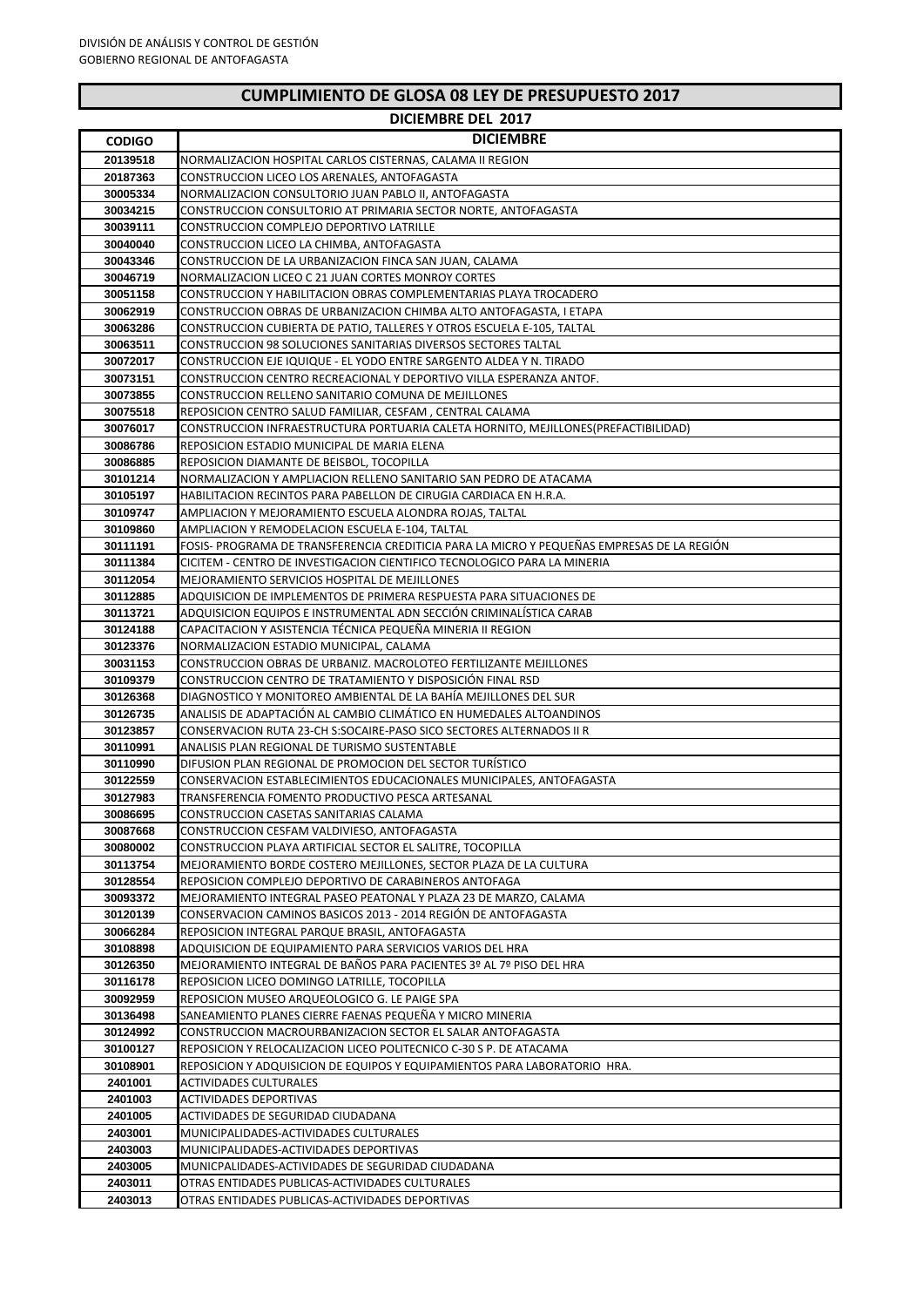## **DICIEMBRE DEL 2017**

| <b>CODIGO</b>        | <b>DICIEMBRE</b>                                                                                                                          |
|----------------------|-------------------------------------------------------------------------------------------------------------------------------------------|
| 2403015              | OTRAS ENTIDADES PUBLICAS-ACTIVIDADES DE SEGURIDAD CIUDADANA                                                                               |
| 3301010              | APLICACIÓN LETRA A) ART. 4º TRANSITORIO LEY Nº 20.378 ( MICRO)                                                                            |
| 30086335             | REPOSICION CALETA DE PESCADORES ANTOFAGASTA                                                                                               |
| 30107946             | CONSTRUCCION PASEO PEATONAL M.A.MATTA, ANTOFAGASTA                                                                                        |
| 30116088             | AMPLIACION URBANIZACION SECTORES VARIOS SAN PEDRO DE ATACAMA                                                                              |
| 30124621             | REPOSICION A. VERDES Y CIRCULACIONES PEATONALES CALLE A. MOOCK G. VIA                                                                     |
| 30125104             | MEJORAMIENTO EJE BALMACEDA CALAMA, II ETAPA                                                                                               |
| 30126093             | REPOSICION Y AMPLIACION RED ELECTRICO HRA.                                                                                                |
| 30126588             | CONSTRUCCION COMPLEJO DEPORTIVO ESCOLAR CORVALLIS                                                                                         |
| 30129640             | HABILITACION PLAZA Y AREAS RECREATIVAS U.V R.SCHNEIDER, ANTOFAGASTA                                                                       |
| 30277722             | CONSERVACION RUTA B-355 REGION DE ANTOFAGASTA 2014-2015<br>REPOSICION JARDIN INFANTIL DE TOCONAO COMUNA DE S.P.A                          |
| 30108045<br>30237072 | CONSTRUCCION JARDIN INFANTIL LICKANANTAY SAN PEDRO DE ATACAM                                                                              |
| 02-0002              | REPOSICION VEHICULOS MUNICIPALES, TOCOPILLA                                                                                               |
| 30137744             | ADQUISICION MAQUINARIA INVERNAL REGION DE ANTOFAGASTA                                                                                     |
| 30167472D            | CONSTRUCCION RELLENO SANITARIO, COMUNA DE SIERRA GORDA                                                                                    |
| 30182775             | REPOSICION DE TOMOGRAFO AXIAL COMPUTARIZADO (TC) EN HRA                                                                                   |
| 30215822             | <b>CONSERVACION VIAS URBANAS DIVERSOS SECTORES DE MEJILLONES</b>                                                                          |
| 30277737             | CONSERVACION RED VIAL REGIÓN DE ANTOFAGASTA 2014 - 2015                                                                                   |
| 30280622             | ADQUISICION MOBILIARIO URBANO Y JUEGOS INFANTILES, MEJILLONES                                                                             |
| 30291433             | ADQUISICION CARRO BOMBA, PARA COMUNA SAN PEDRO DE ATACAMA                                                                                 |
| 30296472             | ADQUISICION RED METEOROLÓGICA DE EMERGENCIA                                                                                               |
| 30302922             | REPOSICION DE CALDERA EN HOSPITAL DE CALAMA                                                                                               |
| 30305323             | TRANSFERENCIA DIPLOMADO EN TEMAS DE CIENCIA, TECNOLOGÍA E INNOVACIÓN                                                                      |
| 30305475             | TRANSFERENCIA PROGRAMA DE FORTALECIMIENTO TECNOLOGICO PARA LA INDUSTRIA                                                                   |
| 30305478<br>30305573 | TRANSFERENCIA PROGRAMA DE ACTIVACIÓN DE PROYECTOS INNOVACIÓN<br>TRANSFERENCIA APOYO A INVESTIGACIÓN APLICADA AL DESARROLLO INNOVADOR      |
| 30305574             | TRANSFERENCIA PROGRAMAS REGIONALES BECAS DE FORMACIÓN Y CERTIFICACIÓN                                                                     |
| 30305622             | REPOSICION SEÑALETICA VIAL DE LA COMUNA DE TOCOPILLA                                                                                      |
| 30306425             | CONSTRUCCION PARADEROS URBANOS, COMUNA DE TOCOPILLA                                                                                       |
| 30307772             | TRANSFERENCIA CONVOCATORIA PROYECTOS DE INNOVACION AGRARIA                                                                                |
| 30307777             | CONSERVACION VIAS URBANAS DIVERSOS SECTORES 2014 ANTOFAGASTA                                                                              |
| 30319422             | CAPACITACION CENTRO DE PILOTAJE DESIERTO DE ATACAMA                                                                                       |
| 30319925             | TRANSFERENCIA SISTEMA DE INFORMACIÓN GEOESPACIAL PARA LA COMPETITIVIDAD                                                                   |
| 30320072             | TRANSFERENCIA PAQUETE TECNOLOGICO PASIVOS SEGUNDA REGION                                                                                  |
| 30320122             | TRANSFERENCIA ESTUDIO DE ING. PARA LA REMEDIACIÓN DE SITIOS TALTAL                                                                        |
| 30320172<br>30320272 | TRANSFERENCIA PLANTA PILOTO MOVIL PARA LA RECUPERACIÓN DE COBRE Y ORO<br>TRANSFERENCIA COMUNIDADES ENERGETICAMENTE SOSTENIBLES            |
| 30320323             | TRANSFERENCIA SUSTENT. PATRIMONIAL E INDUSTRIA TURÍSTICA DEL ALTO LOA                                                                     |
| 30320522             | TRANSFERENCIA ESCALAMIENTO PILOTO DE LA PRODUCCIÓN DE ASTAXANTINA                                                                         |
| 30320823             | TRANSFERENCIA SISTEMA SOLAR PARA CULTIVO TECNIFICADO EN EL DESIERTO                                                                       |
| 30320873             | CAPACITACION FORTALECIMIENTO POSTGRADO CIENCIAS ACUÁTICAS UA                                                                              |
| 30320922             | TRANSFERENCIA OBSERVATORIO DE EDUCACIÓN PARA LA INNOVACIÓN                                                                                |
| 30321072             | CAPACITACION CENTRO REGIONAL DE ASTROINGENIERÍA                                                                                           |
| 30323272             | REPOSICION DE EQUIPOS PARA SERVICIOS DE APOYO DIAGNOSTICO EN HRA                                                                          |
| 30329224             | ADQUISICION EQUIPOS LABORAT AUDIOLOG VOZ Y HABLA FONOAUDIOLOGIA UA                                                                        |
| 30333772<br>30351290 | CONSERVACION PLURIANUAL DE VIAS URBANAS, REGION DE ANTOFAGASTA<br>ADQUISICION PLANTA DE TRATAMIENTO DE AGUA POTABLE RIO GRANDE S.P.A.     |
| 30359875             | DIAGNOSTICO DE RIESGO AMBIENTAL, REGIÓN DE ANTOFAGASTA                                                                                    |
| 30350989             | DIAGNOSTICO PMDT COSTA SUR EN COMUNA DE TALTAL                                                                                            |
| 30351076             | DIAGNOSTICO PMDT NORTE ALTO ANDINO (ALTO EL LOA Y OLLAGUE)                                                                                |
| 30130919             | DIAGNOSTICO DEL CAUDAL AMBIENTAL DEL RIO LOA, REGION DE ANTOFAGASTA                                                                       |
| 30130966             | DIAGNOSTICO Y CONSERVACION DE FLORA COSTERA, REGION DE ANTOFAGASTA                                                                        |
| 30130908             | ANALISIS DE RIESGO AMBIENTAL EN BAHIA SAN JORGE ANTOFAGASTA                                                                               |
| 30130937             | DIAGNOSTICO Y MONITOREO AMBIENTAL DE LA BAHIA ALGODONALES TOCOPILLA                                                                       |
| 30303572             | CONTROL INTEGRADO Y MANEJO DE LA MALEZA MOSTAZA NEGRA, CALAMA                                                                             |
| 30101628             | RESTAURACION TEATRO METRO, MARIA ELENA                                                                                                    |
| 30137533             | REPOSICION JARDIN INFANTIL COMUNA MARIA ELENA                                                                                             |
| 30355474<br>30376526 | TRANSFERECIA FOMENTO PRODUCTIVO PARA EL SECTOR PESQUERO ARTESANAL<br>DIAGNOSTICO DE RIESGO ALUVIONAL - INUNDACIONES REGION DE ANTOFAGASTA |
| 30307976             | AMPLIACION DE TELEFONIA SATELITAL PARA LA REGION DE ANTOFAGASTA                                                                           |
| 30087356             | CONSTRUCCION CUARTEL DE BOMBEROS Y AREAS VERDES ARTURO PEREZ CANTO                                                                        |
| 30361325             | CONSTRUCCION TERMINACION ESCUELA PRESIDENTE BALMACEDA, CALAMA                                                                             |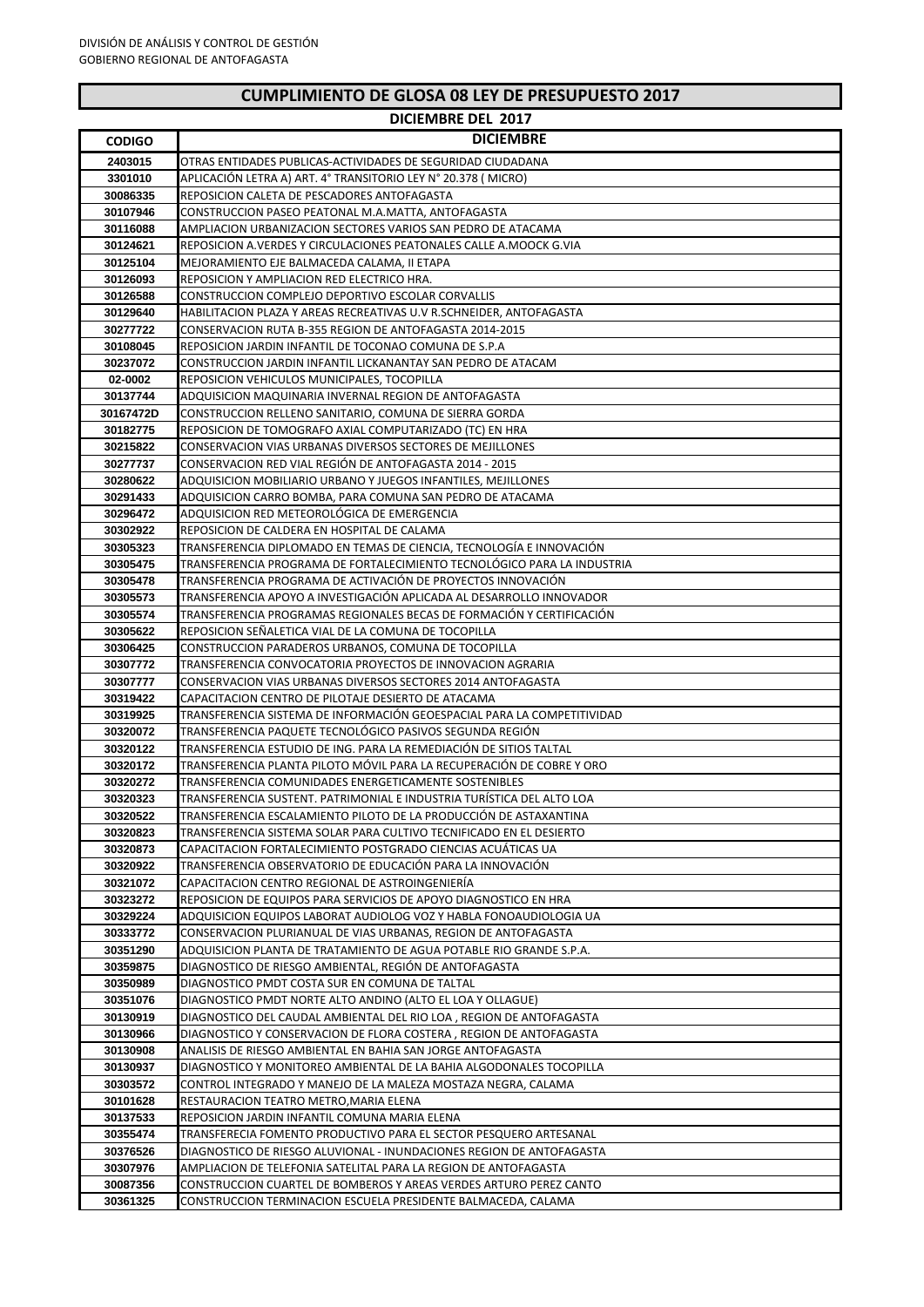| <b>CUMPLIMIENTO DE GLOSA 08 LEY DE PRESUPUESTO 2017</b> |  |
|---------------------------------------------------------|--|
|---------------------------------------------------------|--|

|                      | <b>DICIEMBRE DEL 2017</b>                                                                                                                    |
|----------------------|----------------------------------------------------------------------------------------------------------------------------------------------|
| <b>CODIGO</b>        | <b>DICIEMBRE</b>                                                                                                                             |
| 30153222             | REPOSICION CON RELOCALIZACIÓN TENENCIA OLLAGUE (F)                                                                                           |
| 30003506             | MEJORAMIENTO INTERCONEXION EJES GRAU - PRAT, CALAMA                                                                                          |
| 2401017              | ACTIVIDADES SOCIALES Y REHABILITACION DE DROGAS                                                                                              |
| 2403017              | MUNICIPALIDADES - ACTIVIDADES SOCIALES                                                                                                       |
| 2403018              | OTRAS ENTIDADES PÚBLICAS - ACTIVIDADES SOCIALES                                                                                              |
| 30277730             | CONSERVACION CAMINOS BÁSICOS REGIÓN DE ANTOFAGASTA 2014 - 2015                                                                               |
| 30168425             | ADQUISICION Y REPOSICIÓN DE VEHÍCULOS GOPE ANTOFAGASTA Y CALAMA                                                                              |
| 2403010              | SUBSIDIO PARA LA MANTENCIÓN DE PARQUE I.M.SAN PEDRO DE ATACAMA                                                                               |
| 30120017             | REPOSICION ESCUELA LOCALIDAD DE CAMAR, COMUNA SAN PEDRO DE ATACAMA                                                                           |
| 30113912             | REPOSICION COLEGIO BERNARDO OHIGGINS, EDUCACION BASICA, TOCOPILLA                                                                            |
| 30370415             | REPOSICION DE AUTOCLAVES Y PLANTAS DE AGUA EN HOSPITAL ANTOFAGASTA                                                                           |
| 30137114             | ADQUISICION EQUIPOS Y HERRAMIENTA ESP. TP,LICEOS A-16, A-22 Y A-26                                                                           |
| 20183313<br>20183300 | CONSTRUCCION OBRAS DE CONTROL ALUVIONAL EN QUEBRADA LA CHIMBA ANTOFA<br>CONSTRUCCION OBRAS DE CONTROL ALUVIONAL EN QUEBRADA FARELLONES ANTOF |
| 30107933             | HABILITACION PARQUE GRAN AVENIDA, ANTOFAGASTA                                                                                                |
| 30377125             | CONSERVACION Y MANEJO DE CAUCE EN EL SECTOR TRANQUE TOCONAO                                                                                  |
| 30380184             | ADQUISICION AMBULANCIA AEA COMUNA DE SIERRA GORDA                                                                                            |
| 30378679             | REPOSICION TEATRO ANDRES PEREZ TOCOPILLA                                                                                                     |
| 30126599             | CONSTRUCCION COMPLEJO DEPORTIVO ESCOLAR MUNICIPAL                                                                                            |
| 30136525             | REPOSICION ACERAS, BARRIO TRADICIONAL, ANTOFAGASTA                                                                                           |
| 30280674             | MEJORAMIENTO PLAZA COMUNITARIA, LOCALIDAD CAROLINA DE MICHILLA                                                                               |
| 2403004              | SUBSIDIO PARA LA OPERACIÓN DEL SISTEMA AUTOGENERACIÓN DE ENERGIA                                                                             |
| 30413638             | TRANSFERENCIA PROYECTO JAIBAS PARTE II                                                                                                       |
| 30413374             | TRANSFERENCIA PROYECTO UNDIMOTRIZ WARAQOCHA                                                                                                  |
| 30413449             | TRANSFERENCIA PLANTA MODULAR PARA TRATAMIENTO DE AGUAS SERVIDAS                                                                              |
| 30413437             | TRANSFERENCIA SIST. FORMACION CAPITAL HUMANO AVANZADO PARA INNOVACION                                                                        |
| 30414995             | TRANSFERENCIA DESALACIÓN TERMO SOLAR USANDO SISTEMA DE EVAPORACIÓN                                                                           |
| 30414990             | TRANSFERENCIA INNOVACCIÓN CREATIVA                                                                                                           |
| 30412846             | TRANSFERENCIA CUSTER. KIT PARA LA DETERMINACIÓN DE COBRE SOLUBLE                                                                             |
| 30413775<br>30412822 | TRANSFERENCIA CONSOLIDACIÓN MODELO MULTIHÉLICE DE INNOVACIÓN SOCIAL<br>TRANSFERENCIA DESARROLLO DE NANOTRANSISTORES BASADOS EN CABLES BACTER |
| 30413023             | TRANSFERENCIA VIRTUALIZACIÓN RUTAS TURÍSTICAS CON TECNOLOGÍAS HÍBRIDA                                                                        |
| 30412834             | TRANSFERENCIA MEJORAMIENTO DEL PROCESO DE CEMENTACIÓN PARA PEQUEÑOS M                                                                        |
| 30412829             | TRANSFERENCIA ENERGÍA SOLAR Y AGUA DE MAR PARA LA PEQUEÑA MINERÍA                                                                            |
| 30412847             | TRANSFERENCIA SIST. BIOTECNOLÓGICO REMOCIÓN METALES PESADOS RILES                                                                            |
| 30413077             | TRANSFERENCIA IMPLEMENTACION DE MODELO DE CULTIVO DEL DORADO EN LA II                                                                        |
| 30413089             | TRANSFERENCIA ALMACENAMIENTO SOLAR LINO3                                                                                                     |
| 30413074             | TRANSFERENCIA POSICIONAMIENTO LABORATORIO TECNOLOGIAS SOLARES                                                                                |
| 30413126             | TRANSFERENCIA DIVERSIFICACIÓN PRODUCTIVA DE LAS ÁREAS DE MANEJO                                                                              |
| 30413101             | TRANSFERENCIA EVALUACION ECONOMICA DE PRODUCCION DE BATERIAS DE LITIO                                                                        |
| 30413135             | TRANSFERENCIA DES. TECNOLÓGICO PARA INDUS. ACUÍCOLA PERLERA ABALON                                                                           |
| 30416730             | TRANSFERENCIA FORMACION INTEGRAL PARA LA INSERCION LABORAL                                                                                   |
| 30378223             | ADQUISICION CAMIÓN PARA CONTENEDORES Y 68 CONTENEDORES SOTERRADOS                                                                            |
| 30366996<br>30394022 | MEJORAMIENTO SISTEMA DE GENERACION ELECTRICA SAN PEDRO DE ATACAMA<br>CONSERVACION MAYOR AERÓDROMO DE BARRILES. COMUNA DE TOCOPILLA. II RE    |
| 30385931             | TRANSFERENCIA PROGRAMA PARA PESCADORES ARTESANALES DE TOCOPILLA                                                                              |
| 30399589             | TRANSFERENCIA EFICIENCIA ENERGÉTICA, REGIÓN DE ANTOFAGASTA                                                                                   |
| 2403010-1            | SUBSIDIO PARA LA MANTENCIÓN DE PARQUE I.M.MEJILLONES                                                                                         |
| 30399622             | TRANSFERENCIA PROGRAMA EMERGENCIA PRODUCTIVA TOCOPILLA                                                                                       |
| 30423045             | TRANSFERENCIA PROGRAMA DE MEJORAMIENTO URBANO Y EQUIPAMIENTO COMUNAL                                                                         |
| 30379873             | ADQUISICION DOS MINIBUSES DESTINADO AL TRANSPORTE DE PERSONAS EN S                                                                           |
| 30299573             | MEJORAMIENTO PARQUE TEMÁTICO LOCALIDAD DE BAQUEDANO                                                                                          |
| 30353279             | MEJORAMIENTO PASEO IGNACIO CARRERA PINTO DE MARIA ELENA                                                                                      |
| 30108039             | MEJORAMIENTO SISTEMA DE AGUA POTABLE LOCALIDAD DE TALABRE                                                                                    |
| 3301010-1            | APLICACIÓN LETRA A) ART. 4° TRANSITORIO LEY N° 20.378 (TAXIS)                                                                                |
| 30418631             | Transferencia Convocatoria De Iniciativas Innovación Agroalimentario                                                                         |
| 30417023             | Transferencia Diseño De Programa De Magíster En Temas De Cti                                                                                 |
| 30401577<br>30401824 | Transferencia Programa Regional De Apoyo Al Emprendimiento Dinámico<br>Transferencia Programa Apoyo Entorno De Innovación y Emprendimiento   |
|                      | Transferencia Programa De Transferencia a Proyectos Para El Entorno                                                                          |
|                      |                                                                                                                                              |
| 30401832             |                                                                                                                                              |
| 30401823<br>30401724 | Transferencia Innovación y Emprendimiento ¿Made In Antofagasta¿<br>Transferencia Programa De Innovación para fortalecer el Entorno.          |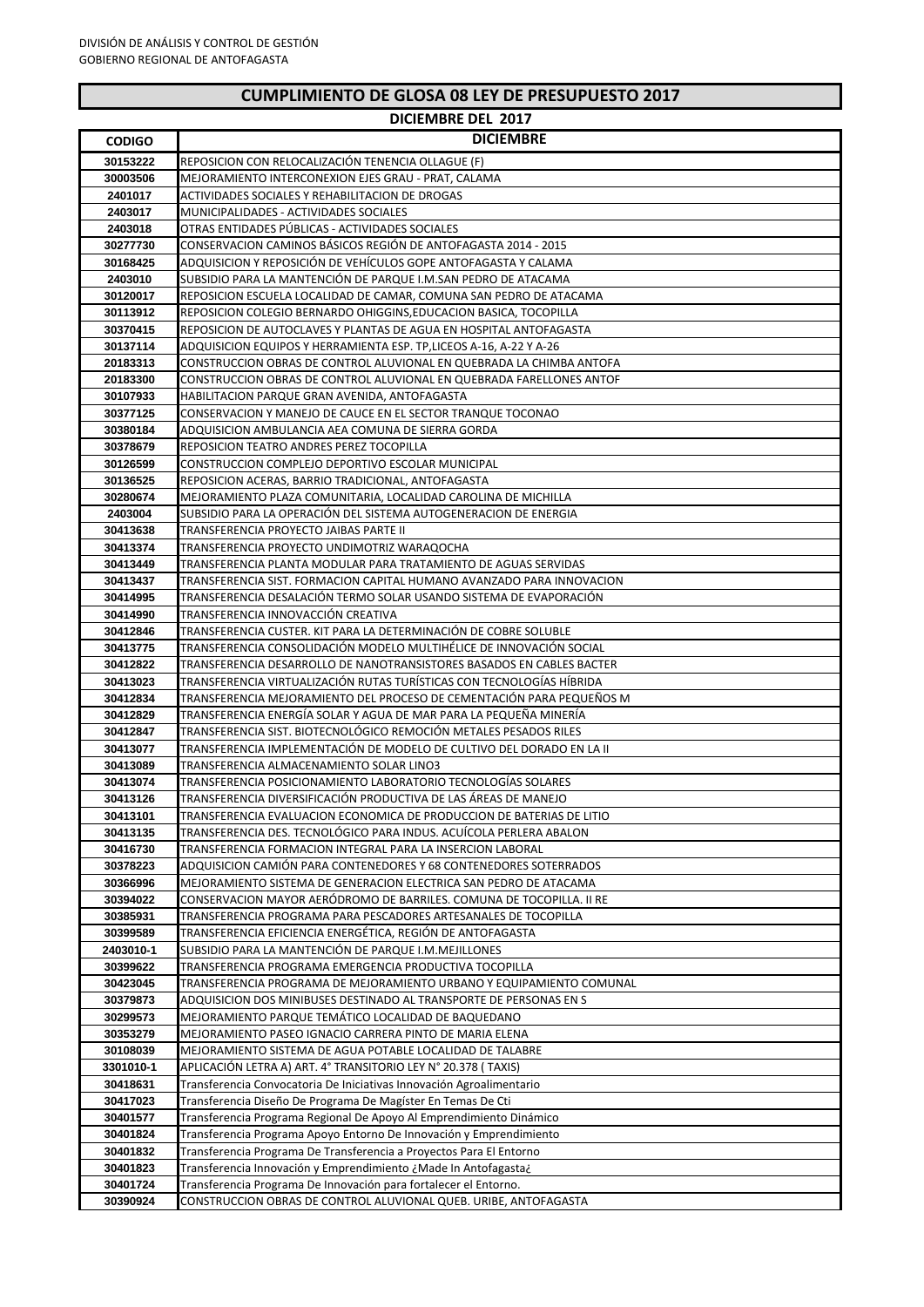## **DICIEMBRE DEL 2017**

| <b>CODIGO</b>        | <b>DICIEMBRE</b>                                                                                                                                    |
|----------------------|-----------------------------------------------------------------------------------------------------------------------------------------------------|
| 30360227             | MEJORAMIENTO DE LAS DEPENDENCIAS DE LA ASOCIACIÓN DE MUNICIPALIDADES                                                                                |
| 30428972             | TRANSFERENCIA JUNTA NACIONAL DE BOMBEROS (EQUIPOS Y EQUIPAMIENTO)                                                                                   |
| 30127208             | CONSTRUCCION MEMORIAL TOPATER CALAMA                                                                                                                |
| 30249472             | ADQUISICION DE BUSES ILUSTRE MUNICIPALIDAD DE CALAMA                                                                                                |
| 30398230             | ADQUISICION SISTEMA MODULAR JUZGADO POLICIA COMUNA DE SIERRA GORDA                                                                                  |
| 30380575             | ADQUISICION REPOSICION BUS MUNICIPAL ORGANIZACIONES COMUNITARIAS                                                                                    |
| 30398274             | AMPLIACION SISTEMA AGUA POTABLE RURAL AYLLU DE CUCUTER                                                                                              |
| 30345674             | REPOSICION CON RELOCALIZACIÓN DEL RETÉN ALEMANIA (MC)                                                                                               |
| 30398282             | TRANSFERENCIA PROGRAMA DE FOMENTO PARA PESCADORES ARTESANALES                                                                                       |
| 30124596             | CONSTRUCCION PARQUE COMUNITARIO RENE SCHNEIDER                                                                                                      |
| 30426773<br>30344426 | ADQUISICION VEHICULO Y EQUIPAMIENTO VIGILANCIA R. MARINA RINCONADA<br>RESTAURACION MUSEO MUNICIPAL DE MEJILLONES                                    |
| 30133005             | NORMALIZACION URBANIZACION NUEVOS LOTEOS TOCONAO                                                                                                    |
| 30133006             | CONSTRUCCION ADUCCION SOLAR LOCALIDAD DE SOCAIRE                                                                                                    |
| 30420635             | CONSTRUCCION CUBIERTAS LIVIANAS EN MULTICANCHAS, CALAMA                                                                                             |
| 30387622             | ADQUISICION DE EQUIPAMIENTO DE ARCHIVO                                                                                                              |
| 30361423             | ADQUISICION CAMARAS DE SEGURIDAD SERVICIO MEDICO LEGAL II REGION                                                                                    |
| 30402079             | MEJORAMIENTO DE SERVICIO DE CARDIOLOGIA EN HOSPITAL DE ANTOFAGASTA                                                                                  |
| 30429024             | ADQUISICION DE VEHICULOS POLICIALES PDI II REGION POLICIAL DE ANTOF                                                                                 |
| 30423338             | ADQUISICION TECNOLOGÍAS INFORMÁTICAS PDI CALAMA                                                                                                     |
| 30444080             | CONSERVACION CAMINO BÁSICO, RUTA 23-CH, SECTOR SOCAIRE - PASO SICO                                                                                  |
| 30085180             | REPOSICION CENTRO DE LA MUJER MANANTIAL DE TOCOPILLA                                                                                                |
| 30414872             | ADQUISICION EQUIPOS Y EQUIPAMIENTO CONSULTORIO BAUTISTA, AFTA                                                                                       |
| 30443628             | MEJORAMIENTO CANCHA DE FUTBOL DE PAPOSO                                                                                                             |
| 30447122             | ADQUISICION SEGUNDA ETAPA ADQUISICIÓN CARROS BOMBA COMUNA CALAMA                                                                                    |
| 30168774             | REPOSICION CUARTEL 1° COMPAÑÍA DE BOMBEROS - MEJILLONES                                                                                             |
| 30455581             | ADQUISICION CARRO BOMBA 1RA COMPAÑÍA DE BOMBEROS MEJILLONES                                                                                         |
| 30366991<br>30457676 | CONSTRUCCION OBRAS DE MACROURBANIZACION SECTOR LA CHIMBA ANTOFAGAST (DISEÑO)<br>AMPLIACION RED DE AGUA POTABLE LA CHIMBA ALTA, ANTOFAGASTA (DISEÑO) |
| 30101278             | REPOSICION CUARTEL DE BOMBEROS POBLACIÓN ALEMANIA, CALAMA                                                                                           |
| 30457729             | CONSERVACION CAMINO BÁSICO, SECTOR AYQUINA - CUPO                                                                                                   |
| 30126909             | ADQUISICION EQUIPOS UNIDAD ANATOMÍA PATOLÓGICA HRA                                                                                                  |
| 30448772             | DIAGNOSTICO PLAN MARCO DE DESARROLLO TERRITORIAL COSTA NORTE                                                                                        |
| 30219474             | CONSTRUCCION PLAZAS DIVERSOS SECTORES MEJILLONES                                                                                                    |
| 30420683             | CONSTRUCCION PARQUES VECINALES CALAMA                                                                                                               |
| 30463222             | CONSERVACION COSAM RENDIC ANTOFAGASTA                                                                                                               |
| 30462238             | INVESTIGACION ESTUDIO POLIMETALES Y PERFIL EPIDEM. EN HABIT. ANTOF.                                                                                 |
| 30250022             | CONSERVACION EDIFICIO EX RESGUARDO MARITIMO IND - ANTOFAGASTA                                                                                       |
| 30459748             | ADQUISICION Y ORTORRECTIFICACION IMAGENES SATELITALES BORDE COSTERO                                                                                 |
| 30334022             | ADQUISICION Y REPOSICION EQUIPOS Y EQUIPTO EN HOSPITAL DE TALTAL                                                                                    |
| 30455585<br>30463593 | ADQUISICION CAMIÓN MULTIPROPÓSITO PARA LA COMUNA DE TALTAL<br>ADQUISICION EXCAVADORA PARA LA COMUNA DE TALTAL                                       |
| 30465409             | ADQUISICION DE INSTALACIONES MODULARES PARA PSIQUIATRÍA HRA                                                                                         |
| 30401895             | CONSTRUCCION DIALISIS MODULAR HOSPITAL DE MEJILLONES                                                                                                |
| 30463928             | ADQUISICION DE BICICLETEROS Y BASUREROS PARA DISTINTOS SECTORES DE                                                                                  |
| 30467399             | CONSERVACION CAMINO BÁSICO , SECTOR PAPOSO - CALETA EL COBRE                                                                                        |
| 30367047             | AMPLIACION Y RELOCALIZACION PARVULO ESCUELA E-26 SAN PEDRO DE AT                                                                                    |
| 30463884             | ADQUISICION MAQUINARIAS PARA ASEO Y ORNATO DIVERSAS PLAZAS Y CALLES                                                                                 |
| 30470588             | CONSERVACION HOSPITAL MARCOS MACUADA DE TOCOPILLA                                                                                                   |
| 30251023             | REPOSICION CENTRO DE LA MUJER DE ANTOFAGASTA                                                                                                        |
| 30467587             | EQUIPAMIENTO CUARTEL DE BOMBEROS ARTURO PEREZ CANTO                                                                                                 |
| 30127527             | MEJORAMIENTO AMPLIACIÓN SISTEMA DE AGUA POTABLE RURAL DE LASANA                                                                                     |
| 30408629             | ADQUISICION CARRO DE ARRASTRE PROGRAMA DE PREVENCIÓN Y ATENCIÓN VCM                                                                                 |
| 30402424             | CAPACITACION Y ATENCIÓN VIOLENCIA CONTRA LA MUJER REGIÓN ANTOFAGASTA                                                                                |
| 30375022             | CONSTRUCCION CECOSF COVIEFI ANTOFAGASTA                                                                                                             |
| 30374976<br>30076880 | CONSTRUCCION SERVICIO DE URGENCIA DE ALTA RESOLUCION COVIEFI<br>NORMALIZACION HOSPITAL 21 DE MAYO DE TALTAL                                         |
| 30470740             | TRANSFERENCIA PROMOCIÓN DE INVERSIONES Y DESARROLLO DE PROVEEDORES                                                                                  |
| 30459835             | ADQUISICION CAMIÓN RECOLECTOR PARA LOS PUEBLOS ALTO EL LOA                                                                                          |
| 30116086             | REPOSICION POSTA TOCONAO, COMUNA SAN PEDRO DE ATACAMA                                                                                               |
| 30474688             | CICITEM, CENTRO DE INVESTIGACION CIENTIFICO - TECNOLOGICO PARA LA MINERIA                                                                           |
| 30414877             | ADQUISICION - REPOSICION EQUIPOS-EQUIPAMIENTO CENTRO ODONTOLOG UA                                                                                   |
| 30442725             | REPOSICION VEHÍCULOS Y ADQ. EQUIPOS-EQUIPAM INTELEG AFTA- CALAMA                                                                                    |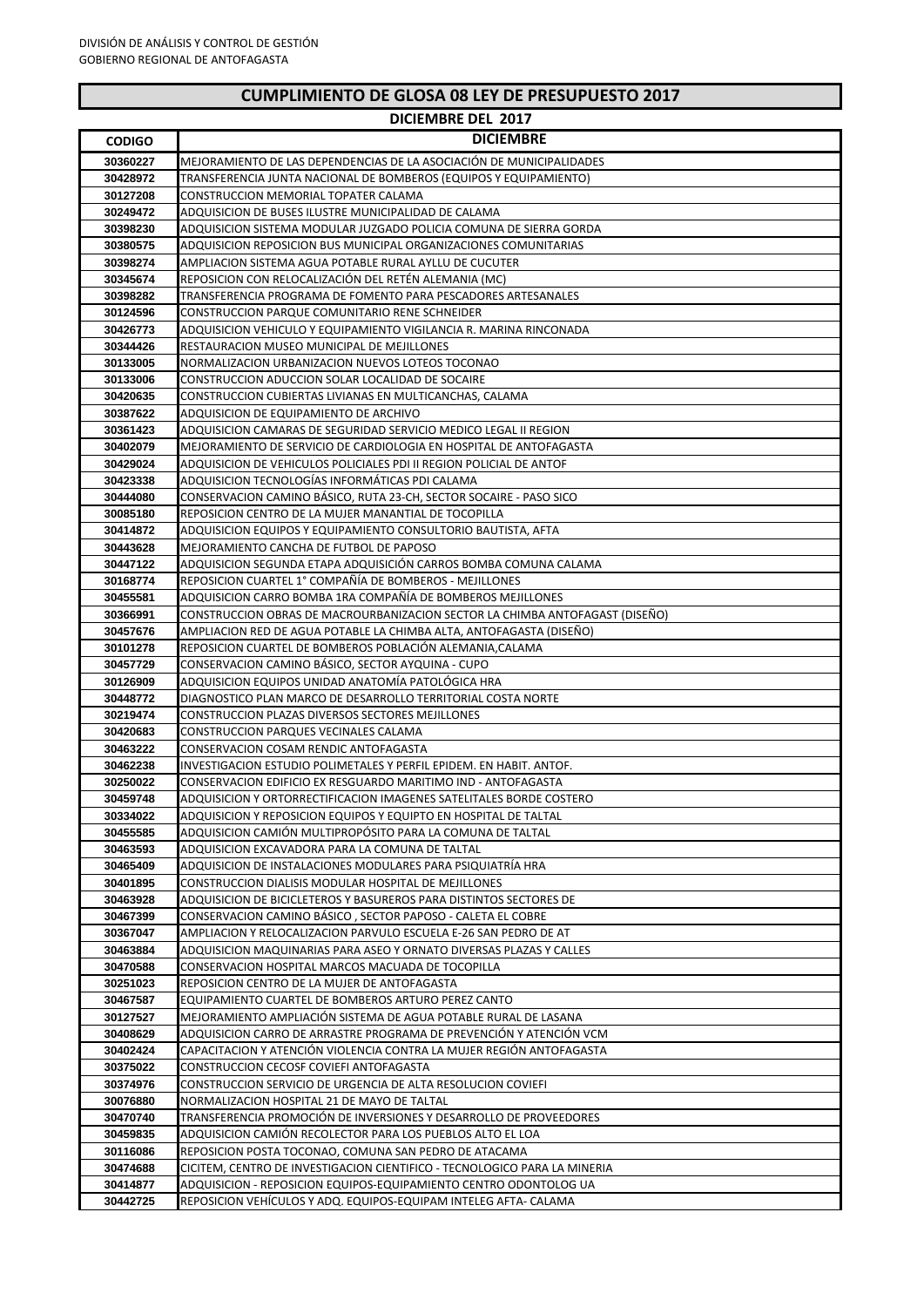|  | <b>CUMPLIMIENTO DE GLOSA 08 LEY DE PRESUPUESTO 2017</b> |
|--|---------------------------------------------------------|
|--|---------------------------------------------------------|

## **DICIEMBRE DEL 2017**

| <b>CODIGO</b>        | <b>DICIEMBRE</b>                                                                                                                                                                              |
|----------------------|-----------------------------------------------------------------------------------------------------------------------------------------------------------------------------------------------|
|                      |                                                                                                                                                                                               |
| 30459077<br>30464293 | ADQUISICION CAMIONES SISTEMA DE RECOLECCION RSD, COMUNA TOCOPILLA<br>ADQUISICION VEHÍCULOS DE TRASLADO PARA PACIENTES TELETON  CALAMA                                                         |
| 30474500             | ADQUISICION POSTES SOLARES POBLACION SAN LORENZO                                                                                                                                              |
| 30076886             | NORMALIZACION DEL HOSPITAL DE MEJILLONES                                                                                                                                                      |
| 30108048             | REPOSICION POSTA RURAL PEINE COMUNA DE SAN PEDRO DE ATACAMA                                                                                                                                   |
| 30126713             | MEJORAMIENTO SERVICIO DE PSIQUIATRIA HOSPITAL REGIONAL ANTOFAGASTA                                                                                                                            |
| 30324023             | HABILITACION HOSPITAL REGIONAL PARA HOSPITAL CLINICO UNIV. DE ANTOF.(PREFACTIBILIDAD)                                                                                                         |
| 30402476             | CONSTRUCCION DISPOSITIVO DE SALUD SAN PEDRO DE ATACAMA (PREFACTIBILIDAD)                                                                                                                      |
| 30452924             | CONSTRUCCION CENTRO DE SALUD. REHABILITACIÓN DROGAS CALAMA                                                                                                                                    |
| 30457688             | CONSTRUCCION UNIDAD DE APOYO DIAGNOSTICO MEDICINA NUCLEAR EN COA                                                                                                                              |
| 30465791             | NORMALIZACION BRAQUITERAPIA EN CENTRO ONCOLOGICO(COA) DE ANTOFAGASTA                                                                                                                          |
| 30474248             | CONSERVACION DE ACERAS EN ANTOFAGASTA                                                                                                                                                         |
| 30474249             | CONSERVACION SOMBREADEROS PLAZAS CALAMA                                                                                                                                                       |
| 30474250             | CONSERVACION ÁREAS PUBLICAS MARÍA ELENA                                                                                                                                                       |
| 30474294             | CONSERVACION EDIFICIOS PUBLICOS COMUNA DE OLLAGUE                                                                                                                                             |
| 30474502             | CONSERVACION ACERAS VARIOS SECTORES TOCOPILLA                                                                                                                                                 |
| 30474504             | CONSERVACION ACERAS COMUNA SIERRA GORDA                                                                                                                                                       |
| 30474507             | CONSERVACION ACERAS VARIOS SECTORES MEJILLONES                                                                                                                                                |
| 30474508             | CONSERVACION ESPACIOS Y EDIFICIOS PÚBLICOS SAN PEDRO DE ATACAMA                                                                                                                               |
| 30388728             | TRANSFERENCIA PROGRAMA DE PRODUCCIÓN LIMPIA ANTOFAGASTA                                                                                                                                       |
| 30464697             | TRANSFERENCIA MACRO FACULTAD DE INGENIERIAS DE ANTOFAGASTA                                                                                                                                    |
| 30466951             | TRANSFERENCIA EVLUACIÓN POLÍTICA CTI E INNOVACIÓN Y ESTRATEGIA REGION                                                                                                                         |
| 30469090             | TRANSFERENCIA ASIST. TECNICA PEQUEÑA MINERIA REGION DE ANTOFAGASTA                                                                                                                            |
| 30473184             | HABILITACION TRANSFERENCIA CONVENIO MINVU-GORE OBRAS DE URBANIZACION                                                                                                                          |
| 30475337             | TRANSFERENCIA PAVIMENTOS PARTICIPATIVOS 25° LLAMADO REGION ANTOFAGAST                                                                                                                         |
| 30087369             | REPOSICION VIVERO MUNICIPAL, ANTOFAGASTA                                                                                                                                                      |
| 30350275             | REPOSICION Y ADQUISICION EQUIPOS/EQUIPAMIENTO HOSPITAL MEJILLONES                                                                                                                             |
| 30480623             | CONSERVACION SAMU HOSPITAL COMUNITARIO 21 DE MAYO TALTAL                                                                                                                                      |
| 30478254             | CONSERVACION DEPENDENCIAS LABORATORIO HOSPITAL DE MEJILLONES                                                                                                                                  |
| 30482565<br>30477564 | HABILITACION CONVENIO GORE - MINSAL FAR SALUD 2017                                                                                                                                            |
| 30136533             | ADQUISICION CAMIONES RECOLECTORES PARA LA COMUNA DE TALTAL<br>CONSTRUCCION CUARTEL BOMBEROS Y EQUIP. ANEXOS,LAS PALMERAS AFTA.                                                                |
| 30402480             | CONSTRUCCION BODEGA DE FARMACIA CENTRO ATENCION DEL NORTE                                                                                                                                     |
| 30440675             | ADQUISICION DE VEHICULO ATENCION MOVIL CAJTA REGION DE ANTOFAGASTA                                                                                                                            |
| 30480459             | TRANSFERENCIA CAPACITACIÓN A EMPRENDEDORES MEDIANTE FERIAS REGIONALES                                                                                                                         |
| 30471704             | REPOSICION MINIBUS PACIENTES UNIDAD MEDICINA FISICA CAN, ANTOF                                                                                                                                |
| 30463884             | ADQUISICION MAQUINARIAS PARA ASEO Y ORNATO DIVERSAS PLAZAS Y CALLES                                                                                                                           |
| 30167472             | CONSTRUCCION RELLENO SANITARIO, COMUNA DE SIERRA GORDA                                                                                                                                        |
| 30402478             | NORMALIZACION CENTRO ONCOLOGICO AMBULATORIO DE ANTOFAGASTA (COA)(PREFACTIBILIDAD)                                                                                                             |
| 30164922             | AMPLIACION CEMENTERIO GENERAL DE ANTOFAGASTA                                                                                                                                                  |
| 30481281             | CONSERVACION HOSPITAL COMUNITARIO DE TALTAL                                                                                                                                                   |
| 30485717             | TRANSFERENCIA PROGRAMA DE INNOVACIÓN SOCIAL ANTOFAGASTA                                                                                                                                       |
| 30486563             | TRANSFERENCIA BÚSQUEDA DE MERCADOS PARA PROVEEDORES A LA MINERÍA Y ALGAS DE USO INDUSTRIAL                                                                                                    |
| 30296472             | ADQUISICION RED METEOROLÓGICA DE EMERGENCIA                                                                                                                                                   |
| 2401022              | ACTIVIDADES DE PROTECCION Y EDUCACION MEDIO AMBIENTAL                                                                                                                                         |
| 2403022              | MUNICIPALIDADES-ACTIVIDADES DE PROTECCION Y EDUCACION MEDIO AMBIENTAL                                                                                                                         |
| 2403023              | OTRAS-ACTIVIDADES DE PROTECCION Y EDUCACION MEDIO AMBIENTAL                                                                                                                                   |
| 30482904             | REPOSICION CARROS BOMBA Y EQUIPAM. CUERPO DE BOMBEROS, TOCOPILLA                                                                                                                              |
| 40000021             | ADQUISICION Y REPOSICION VEHÍCULOS MATERIAL MAYOR BOMBEROS DE MEJILLONES                                                                                                                      |
| 30481908             | REPOSICION POSTA RURAL CALETA PAPOSO                                                                                                                                                          |
| 30479810             | REPOSICION UNIDAD DE SALUD MENTAL DEL HOSPITAL DE TALTAL                                                                                                                                      |
| 30134129             | REPOSICION CONSULTORIO JURÍDICO NORTE COMUNA DE ANTOFAGASTA                                                                                                                                   |
| 30488809<br>30488811 | TRANSFERENCIA NUEVO SISTEMA DE DESCOMISIONAMIENTO DE SALES FUNDIDAS A ALTA TEMPERATURA PARA LA<br>PROTECCION CREACIÓN DEL ATACAMA DESERT VACCINE LABORATORY PARA DESARROLLAR VACUNAS EN ANTOF |
| 30488553             | CAPACITACION PRODUCCIÓN EN AMBIENTE CONTROLADO (HATCHERY) DE RECURSOS HIDROBIOLÓGICOS                                                                                                         |
| 30488826             | CAPACITACION FORMACION EN PROCESOS DE INSTALACION, OPERACION Y MANTENCION DE SISTEMAS DE ENER                                                                                                 |
| 30488818             | CAPACITACION DESARROLLO DE CAPITAL HUMANO AVANZADO A TRAVÉS DE LA FORMACIÓN DE ESPECIALIDADES                                                                                                 |
| 30488824             | TRANSFERENCIA CARACTERIZACION TERRITORIAL DE LOS FACTORES MEDIOAMBIENTALES                                                                                                                    |
| 30488554             | RECUPERACION SISTEMA TECNOLÓGICO DE RECUPERACIÓN DE COMPONENTES, MEJORAMIENTO DE COMPETIVIDAD                                                                                                 |
| 30488447             | TRANSFERENCIA ACUILAB: UNIDAD DE PRODUCCIÓN DE ESPECIES HIDROBIOLÓGICAS DE TALTAL                                                                                                             |
| 30488815             | TRANSFERENCIA PRODUCCIÓN DE UN INGREDIENTE FUNCIONAL A PARTIR DE MICROALGAS MARINAS PARA DISMI                                                                                                |
| 30488816             | CAPACITACION TECNOLOGÍA PARA EL EMPRENDIMIENTO E INNOVACIÓN                                                                                                                                   |
| 30488820             | TRANSFERENCIA UNIDAD DE MIGRACIÓN E INTERCULTURALIDAD                                                                                                                                         |